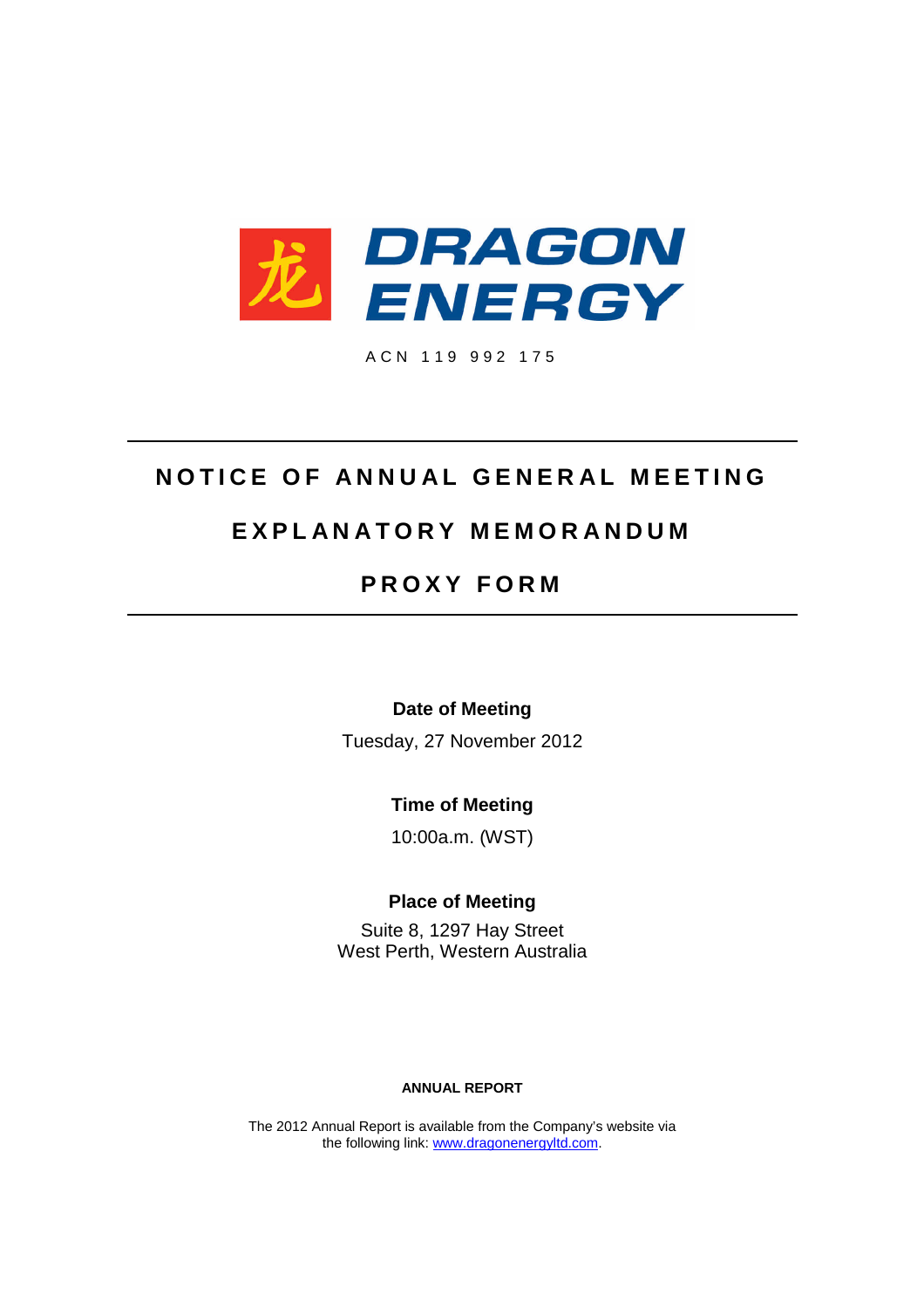

## **NOTICE OF ANNUAL GENERAL MEETING**

The Annual General Meeting of Dragon Energy Ltd (**Dragon Energy** or **Company**) is to be held on Tuesday, 27 November 2012 at Suite 8, 1297 Hay Street, West Perth, Western Australia, commencing at 10:00a.m. (WST).

The Explanatory Memorandum that accompanies and forms part of this Notice describes the matters to be considered at this meeting.

#### **BUSINESS**

#### **Financial Report**

To receive and consider the financial report for the year ended 30 June 2012 together with the directors' report and auditor's report.

#### **Resolution 1 – Adoption of Remuneration Report**

To consider and, if thought fit, to pass the following resolution as a **non-binding resolution**:

*"To adopt the Remuneration Report for the year ended 30 June 2012."*

### **Resolution 2 – Re-election of Director – Mr Jie Chen**

To consider and, if thought fit to pass, the following resolution as an **ordinary resolution**:

*"That, Mr Jie Chen, who retires by rotation in accordance with clause 13.2 of the Company's Constitution, be re-elected as a Director of the Company."*

#### **Resolution 3 – Election of Director – Mr Timothy Williams**

To consider and, if thought fit to pass, the following resolution as an **ordinary resolution**:

*"That Mr Timothy Williams, having been appointed as a director of the Company on 3 February 2012, who retires in accordance with clause 13.5 of the Company's Constitution and being eligible and offering himself for re-election, be elected as a director of the Company."*

**DATED THIS 29TH DAY OF OCTOBER 2012 BY ORDER OF THE BOARD**

**Anthony Ho** *Company Secretary*

#### **IMPORTANT NOTES**

- 1. A Shareholder who is entitled to attend and vote at a general meeting of Shareholders is entitled to appoint not more than two proxies. Where more than one proxy is appointed, each proxy must be appointed to represent a specified proportion of the Shareholder's voting rights. If the Shareholder appoints two proxies and the appointment does not specify this proportion, each proxy may exercise half of the votes. A proxy need not be a Shareholder.
- 2. A proxy form is enclosed. A separate form must be used for each proxy. An additional form can be obtained by writing to the Company at Suite 8, 1297 Hay Street, West Perth, Western Australia or by fax to (61 8) 9322 6128. Alternatively, you may photocopy the enclosed form.
- 3. A duly completed proxy form and (where applicable) any power of attorney or a certified copy of the power of attorney must be received by the Company at its registered office or the address or fax number set out below, not less than 48 hours before the time for commencement of the meeting. Please send by post to PO Box 1968, West Perth, Western Australia, 6872 or by fax to (61-8) 9322 6128.
- 4. Any corporate member who has appointed a person to act as its corporate representative at the meeting should provide that person appropriate written documentation executed in accordance with the Corporations Act evidencing that the person is authorised to act as that company's representative. Please contact the Company Secretary if you require an appointment of corporate representative form. The authority may be sent to the Company in advance of the meeting or handed in at the meeting when registering as a corporate representative.
- 5. For the purposes of section 1074E(2) of the Corporations Act and regulation 7.11.37 of the *Corporations Regulations 2001*, the Company determines that members holding ordinary shares at 10:00 a.m. on Sunday 25 November 2012 will be entitled to attend and vote at the Annual General Meeting.
- 6. The Explanatory Memorandum attached to this Notice forms part of this Notice.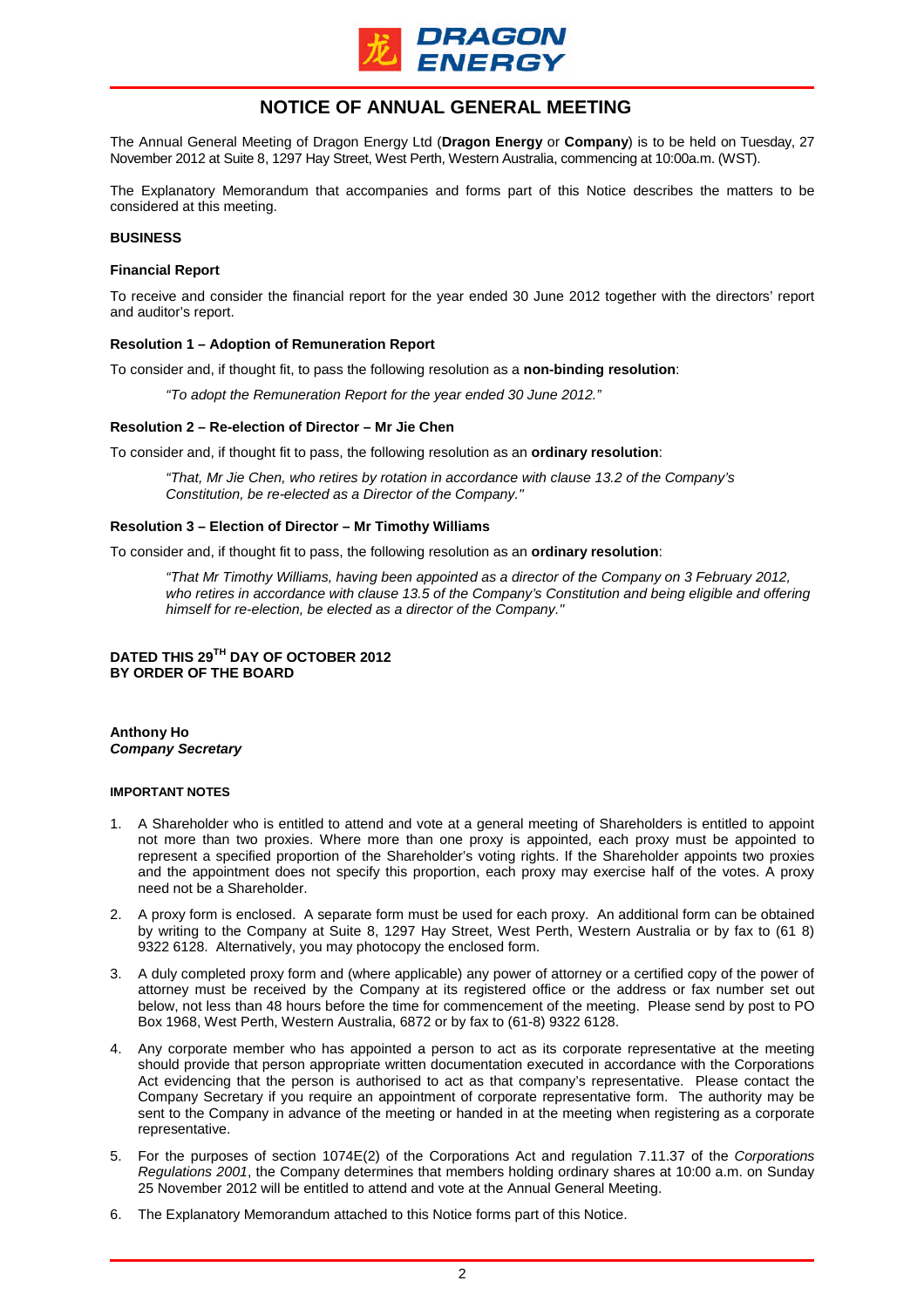

## **EXPLANATORY MEMORANDUM**

This Explanatory Memorandum has been prepared to provide Shareholders with material information to enable them to make an informed decision on the business to be conducted at the Annual General Meeting of Dragon Energy Ltd (**Company** or **Dragon Energy**).

The Directors recommend Shareholders read this Explanatory Memorandum in full before making any decision in relation to the resolutions.

### **Financial Statements and Report**

Under the Corporations Act, the Directors of the Company must table the financial report, the directors' report and the auditor's report for Dragon Energy for the year ended 30 June 2012 at the meeting.

These reports are set out in the 2012 Annual Report. Shareholders who elected to receive a printed copy of annual reports should have received the 2011 Annual Report with this Notice of Annual General Meeting. In accordance with section 314 (1AA)(c) of the Corporations Act, the Company advises the 2012 Annual Report is available from the Company's website (www.dragonenergyltd.com).

Shareholders will be given reasonable opportunity at the meeting to ask questions and make comments on the financial report, the directors' report and the auditor's report.

## **Resolution 1 – Adoption of Remuneration Report**

Under the Corporations Act, the Company is required to include, in the Directors' Report, a detailed remuneration report setting out the prescribed information in relation to the remuneration of directors and executives of Dragon Energy and the Company's remuneration practices.

Shareholders will be given reasonable opportunity at the meeting to comment on, and ask questions about, the Remuneration Report.

The Remuneration Report is required to be submitted for adoption by a resolution of Shareholders at the meeting. The vote on this resolution is advisory only and does not bind the Directors or the Company. However, the Board will take the outcome of the vote into consideration when reviewing remuneration practices and policies.

### *Voting prohibition statement*

The Company will disregard any votes cast on Resolution 1 (in any capacity, whether as proxy or as Shareholders) by any of the following persons:

- (a) Key Management Personnel; and
- (b) Closely Related Parties of Key Management Personnel.

However, the Company need not disregard a vote if:

- it is cast by a person as a proxy appointed in accordance with the directions of the proxy form that specifies how the proxy is to vote on the resolution contained in Resolution 1; and the vote is not cast on behalf of a person described in subparagraphs (a) and (b) above; or
- ii) it is cast by the chair of the meeting as proxy appointed in accordance with the directions of the proxy form for a person who is entitled to vote, and such appointment on the proxy form expressly authorises the chair to exercise the proxy even if the resolution is connected directly with the Remuneration Report; and the vote is not cast on behalf of a person described in subparagraphs (a) and (b) above.

## **Resolution 2 – Re-election of Director – Mr Jie Chen**

Clause 13.2 of the Constitution requires that at every annual general meeting, one-third of the Directors for the time being, or, if their number is not a multiple of 3, then such number as is appropriate to ensure that no Director other than the Managing Director holds office for more than 3 years, shall retire from office. A retiring Director is eligible for re-election.

Mr Chen retires by rotation in accordance with the Company's Constitution and, being eligible, offers himself for re-election.

Mr Chen has over 30 years of operational and management experience in the mining industry in the People's Republic of China (**PRC**). He started his mining and management career in 1979 with a large China state-owned coal mining enterprise in the PRC. Mr Chen has been chairman of the Shandong Taishan Sunlight Group Company Limited (**Shandong Group**) since 2002. Under his leadership, the Shandong Group formed three vertically integrated businesses in coal, iron ore mining, processing and manufacturing with operations in Shandong, Guizhou, Ningxia and Xinjiang. The coal mine under his management holds a safety record of over 5,000 days with no fatality.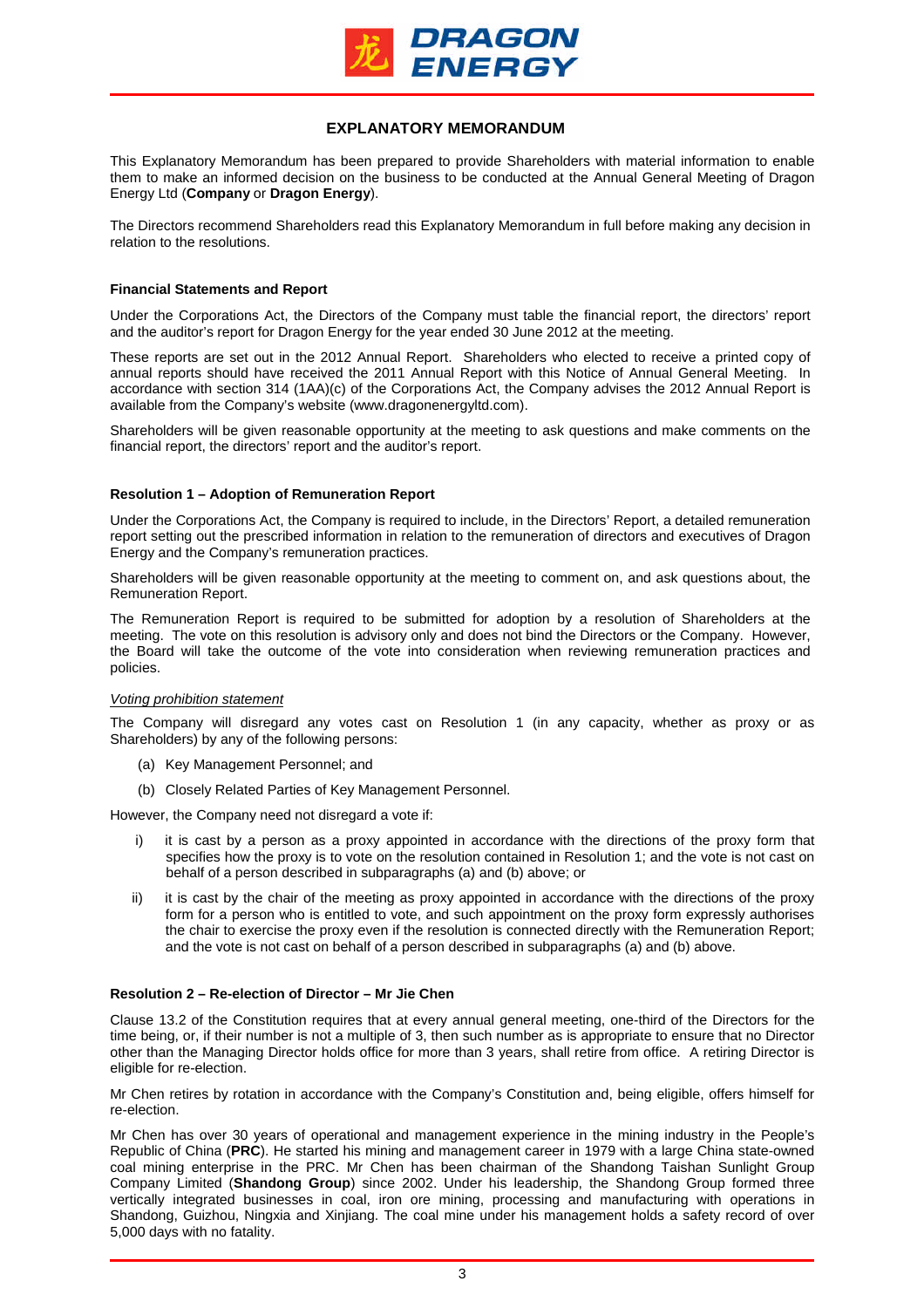

## **Resolution 2 – Re-election of Director – Mr Jie Chen (continued)**

Mr Chen has a masters degree in economics and is currently working on a doctorate degree in mine engineering with the China University of Mining and Technology. He has received numerous distinguished awards at provincial and national levels for his achievements in entrepreneurship and leadership including being one of the 10 excellent entrepreneurs in Shandong Province, top 20 best mine managers in the PRC and PRC's excellent entrepreneur.

### *Board Recommendation*

The Board (other than Mr Chen) recommends Shareholders vote in favour of the Resolution.

#### *Voting Intention*

The Chairman of the meeting intends to vote undirected proxies in favour of Resolution 2.

#### **Resolution 3 – Election of Director – Mr Timothy Williams**

Clause 13.5 of the Constitution states that the Directors may at any time appoint any person to be a Director, either to fill a casual vacancy or as an addition to the existing Directors. Any Director so appointed holds office only until the next following general meeting and is then eligible for re-election.

Mr Williams was most recently an associate of a corporate law firm in Adelaide, South Australia. He has spent the last five years working predominantly in the areas of resources and energy law and has advised ASX-listed companies on capital raisings, international investment, exploration and mining licensing, Corporations Act and ASX Listing Rule compliance, native title negotiations and commercial contracts.

Mr Williams holds Bachelor of Laws and Bachelor of Commerce degrees as well as a Diploma of Languages from the University of Adelaide. He has lived and studied in China and in recent years formed and led the resources and energy division of the Australia China Business Council in South Australia.

#### *Board Recommendation*

The Board (other than Mr Williams) recommends Shareholders vote in favour of the Resolution.

#### *Voting Intention*

The Chairman of the meeting intends to vote undirected proxies in favour of Resolution 3.

### **DEFINITIONS**

**Annual General Meeting** means the annual general meeting the subject of this Notice.

**ASX** means ASX Limited (ACN 008 624 691) and where the context permits the Australian Securities Exchange operated by ASX Limited.

**ASX Listing Rules** mean the official listing rules of ASX.

**Board** means the board of directors of the Company.

**Closely Related Parties** has the meaning given to that term in the Corporations Act.

**Company** and **Dragon Energy** means Dragon Energy Ltd (ACN 119 992 175).

**Constitution** means the Company's constitution.

**Corporations Act** means the *Corporations Act 2001 (Cth)*.

**Director** means a Director of the Company and **Directors** means the directors of the Company.

**Explanatory Memorandum** means the explanatory memorandum accompanying the Notice.

**Key Management Personnel** has the meaning given to that term in the Australian Accounting Standards.

**Notice** means the notice of annual general meeting accompanying this Explanatory Memorandum.

**Remuneration Report** means the remuneration report as contained in the Company's annual financial report for the financial year ended 30 June 2012.

**Share** means a fully paid ordinary share in the capital of the Company.

**Shareholder** means a member of the Company, as defined in the Constitution of the Company.

**WST** means Western Standard Time, as observed in Perth, Western Australia.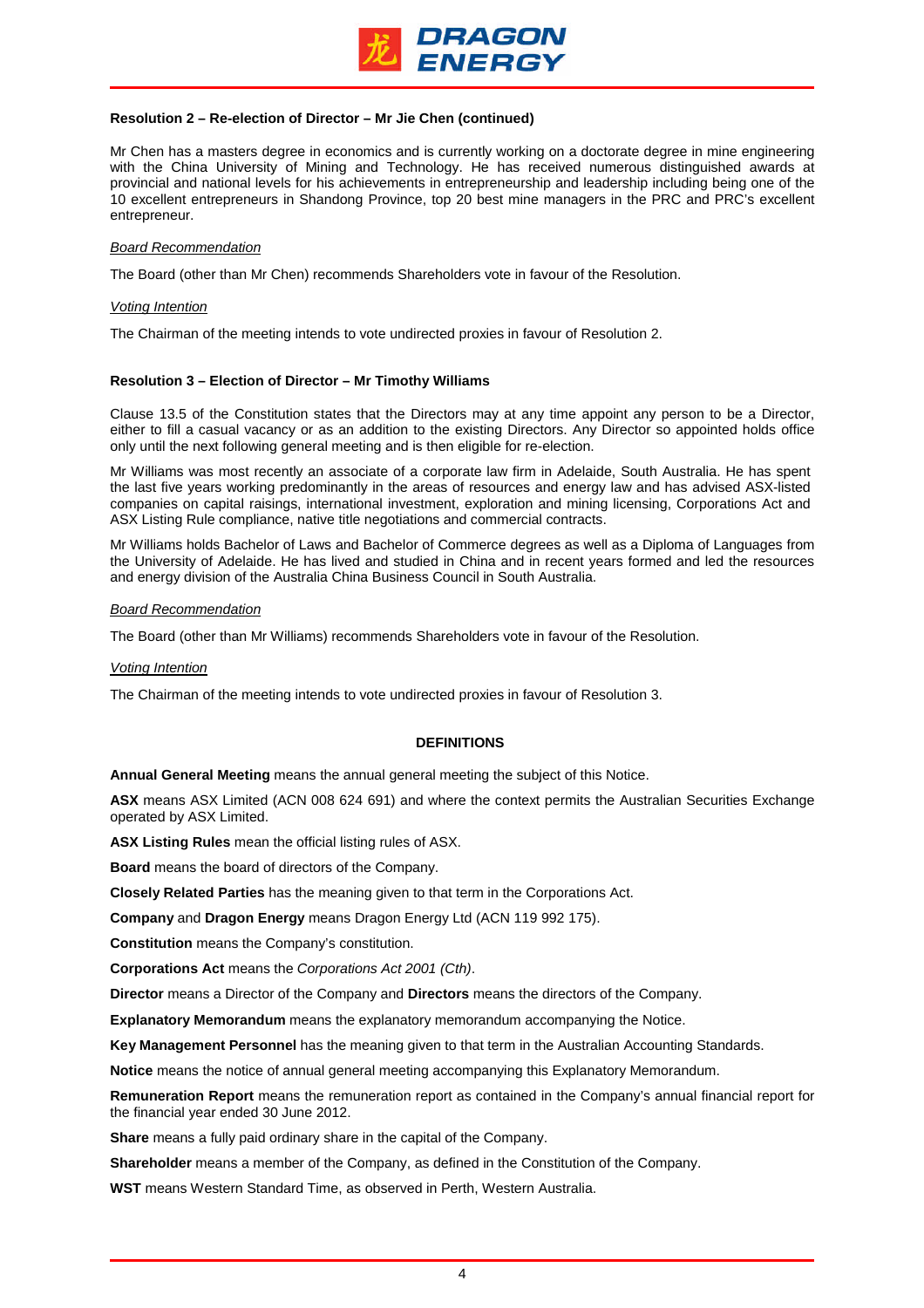

# **P R O X Y F O R M**

MR SAM SAMPLE UNIT 123 123 SAMPLE STREET THE SAMPLE HILL SAMPLE ESTATE SAMPLEVILLE WA 6060

## **1. Appointment of Proxy**

I/We being a member/s of Dragon Energy Ltd hereby appoint

| the Chairman<br><b>OR</b><br>of the Meeting | <b>PLEASE NOTE:</b> Leave this box blank if<br>you have selected the Chairman of the |
|---------------------------------------------|--------------------------------------------------------------------------------------|
|                                             | Meeting. Do not insert your own name(s).                                             |

or, failing the individual or body corporate named, or if no individual or body corporate is named, the Chairman of the Meeting, as my/our proxy to act generally at the meeting on my/our behalf and to vote in accordance with the following directions (or if no directions have been given, as the proxy sees fit) at the Annual General Meeting of Dragon Energy Ltd to be held at Suite 8, 1297 Hay Street, West Perth, Western Australia at 10:00 a.m. (WST) on Tuesday, 27 November 2012 and at any adjournment of that meeting.

The Chairman of the Meeting intends to vote undirected proxies **in favour** of each item of business.

**Chairman authorised to exercise proxies on remuneration-related matters:** If I/we appoint the Chairman of the Meeting as my/our proxy (or the Chairman of the Meeting becomes my/our proxy by default), I/we expressly authorise the Chairman of the Meeting to exercise my/our proxy in respect of Item 1 even though that item is connected directly or indirectly with the remuneration of a member of key management personnel of Dragon Energy Limited, which includes the Chairman. I/we acknowledge that if the Chairman of the Meeting is my/our proxy and I/we have not marked any of the boxes opposite Item 1, the Chairman of the Meeting intends to vote my/our proxy in favour of Item 1.

You can direct the Chairman how to vote by marking the boxes in Section 2 below (for example if you wish to vote against or abstain from voting).

## **2. Items of Business**

Please mark  $\boxtimes$  to indicate your voting directions.

1. Adoption of Remuneration Report 2. Re-election of Director – Mr Jie Chen 3. Election of Director – Mr Timothy Williams

**PLEASE NOTE**: If you mark the **Abstain** box for an item, you are directing your proxy not to vote on your behalf on a show of hands or on a poll and your votes will not be counted in computing the required majority.

## **3. Signature of Securityholder(s)**

This section must be signed in accordance with the instructions overleaf to enable your directions to be implemented.

Individual or Securityholder 1 Securityholder 2 Securityholder 3

**FOR AGAINST ABSTAIN**

Individual/ Sole Director and Director Director Director Director/ Company Secretary Sole Company Secretary